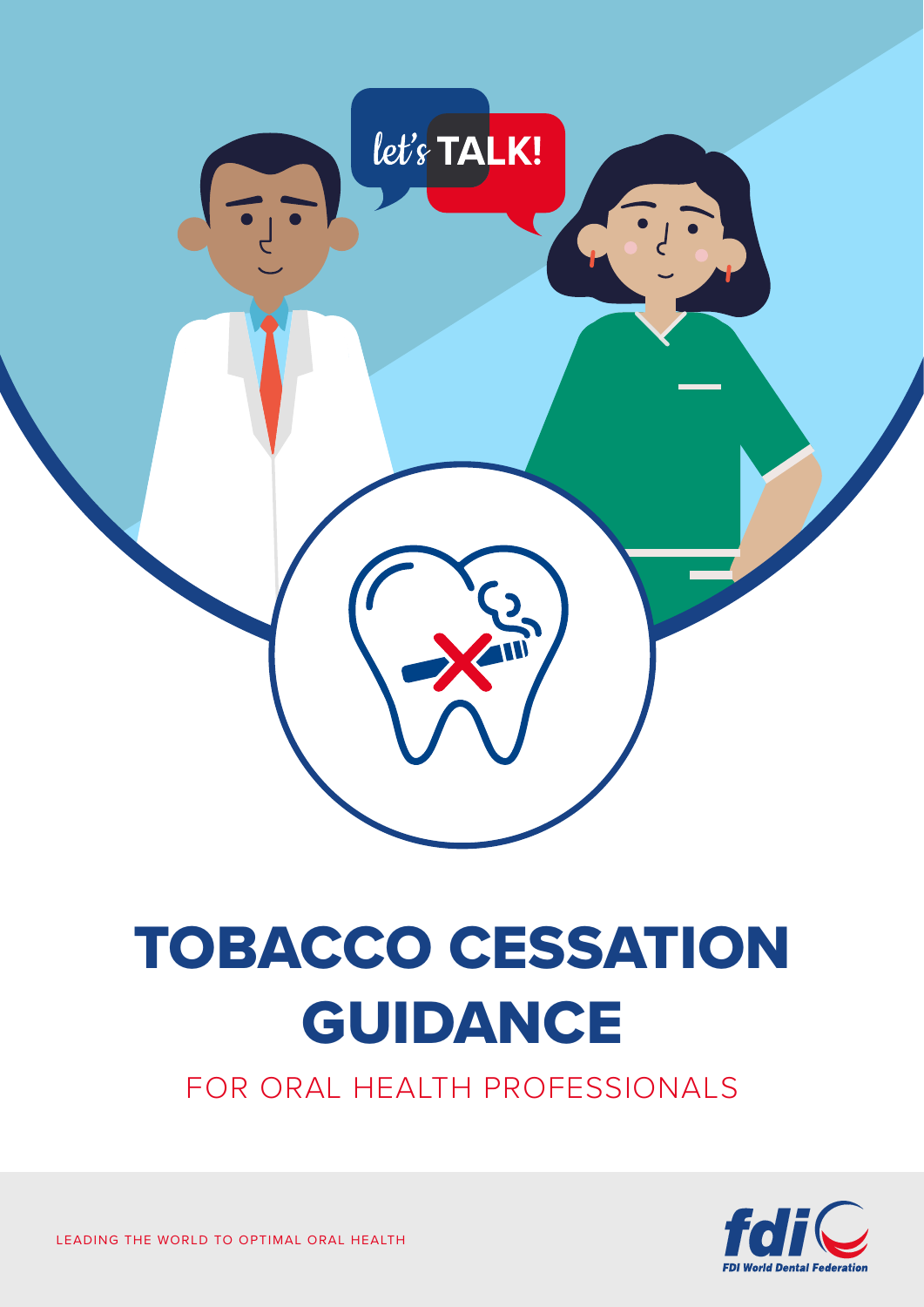

FDI is an international, membership-based organization that serves as the main representative body for more than 1 million dentists worldwide, active in some 200 national dental associations (NDAs) and specialist groups in close to 130 countries. Founded in 1900, FDI is a pioneer in the field of modern dentistry.

As a convener of the oral health community, FDI fosters exchange and develops a common vision to advance the science and practice of dentistry. FDI delivers innovative congresses, campaigns, and projects to address the global oral disease burden and improve oral health. As the leading global advocate for oral health, FDI strives to achieve its vision of leading the world to optimal oral health by working at both the national and international level.

FDI is committed to representing the interests of member NDAs globally to help support their national efforts to raise awareness on oral health. FDI transforms this commitment into action through active engagement with the World Health Organization, as well as other United Nations agencies, health organizations, governments, and global partners to ensure that oral health is recognized as an essential component of general health and well-being.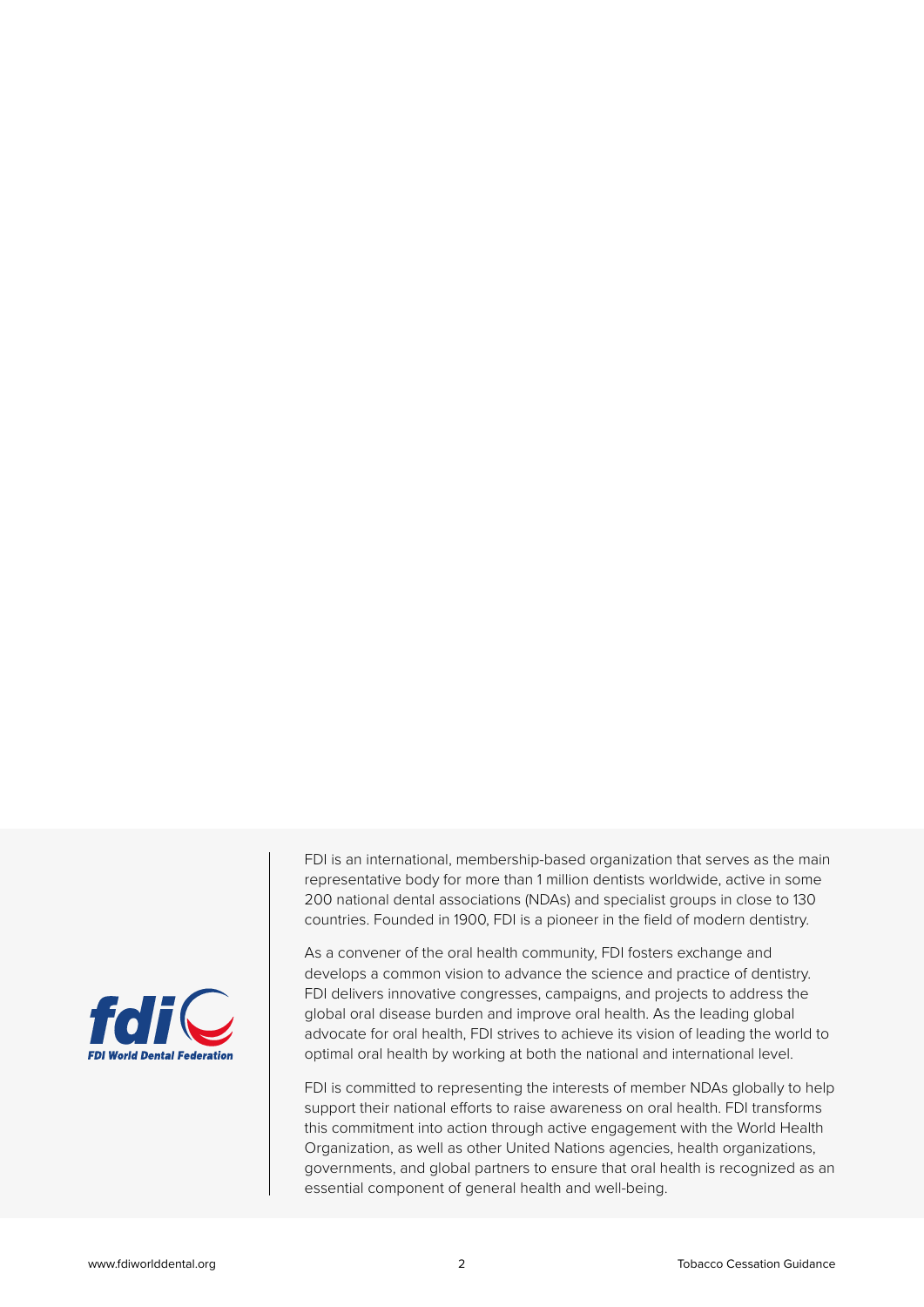### **CONTENTS**

| 1. Why should we, as oral health professionals, help tobacco users quit?                                 |     |
|----------------------------------------------------------------------------------------------------------|-----|
| 2. What should we, as oral health professionals, routinely do to help all tobacco users in primary care? | 4   |
| 2.1 The 5As model to help patients prepare to quit                                                       | .5  |
| 2.2 The 5Rs model to increase motivation to quit                                                         | 9   |
| 3. What should we, as oral health professionals, not recommend for tobacco users trying to quit?         | 12. |
| References                                                                                               | 13  |

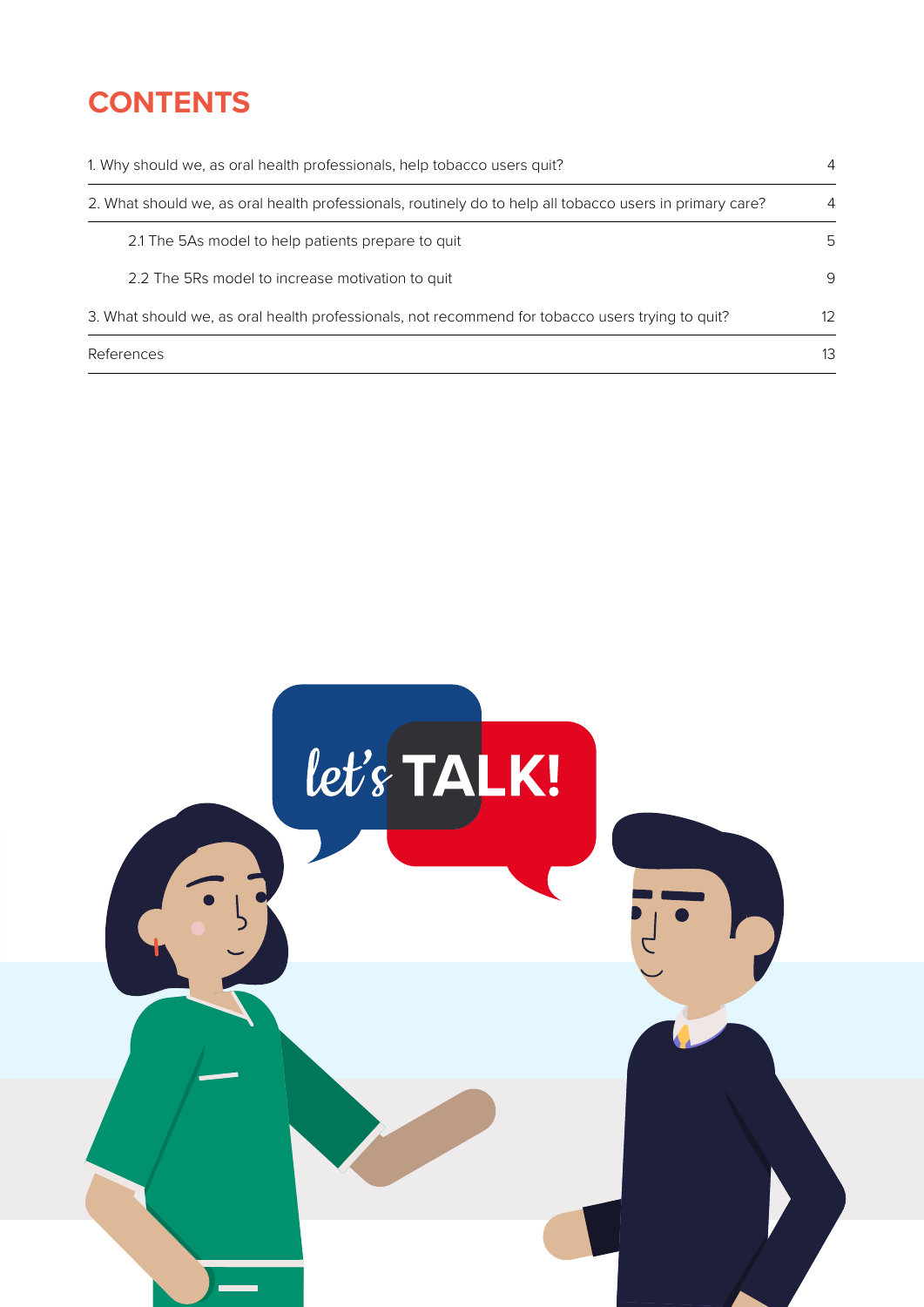

The World Health Organization (WHO) World No Tobacco Day 2005 campaign emphasized that health professionals, including oral health professionals, have the greatest potential of any group in society to promote the reduction of tobacco use.<sup>1</sup> As oral health professionals, we have several roles to play in comprehensive tobacco control efforts, including that of role model, clinician, educator, scientist, leader, opinion builder, and alliance builder.

#### **As oral health professionals, we should at least:**

- serve as tobacco-free role models for our patients;
- address tobacco dependence as part of our standard of dental care practice;
- assess exposure to second-hand smoke and provide information about avoiding all exposure.

## Why should we, as oral health professionals, help tobacco users quit?

We, as oral health professionals, can reach large numbers of tobacco users and we have considerable potential in persuading them to quit. In developed countries, more than 60% of tobacco users see their dentist or dental hygienist annually.<sup>2</sup> We are as effective as other health professionals in helping tobacco users quit.

Available evidence suggests that behavioural counselling (typically brief) conducted by oral health professionals in conjunction with an oral examination in the dental office or community setting can increase tobacco abstinence rates by 70% (odds ratio [OR] 1.71, 95% confidence interval [CI] 1.44 to 2.03) at six months or longer.<sup>3</sup> The WHO World Oral Health Report 2003 outlined several other ethical, moral, and practical reasons why we can play an important role in helping tobacco users quit:4

- We are particularly concerned about the adverse effects caused by tobacco use in the oropharyngeal area of the body.
- We typically have access to children, young people and their caregivers, thus providing opportunities to influence individuals to quit or never begin using tobacco.
- We often have more time with patients than many other health professionals, providing opportunities to integrate tobacco cessation interventions into daily practice.
- We often treat women of childbearing age and are thus able to explain the potential harm to babies from tobacco use.
- We can build patient interest in discontinuing tobacco use by showing them the actual effects of tobacco in the mouth.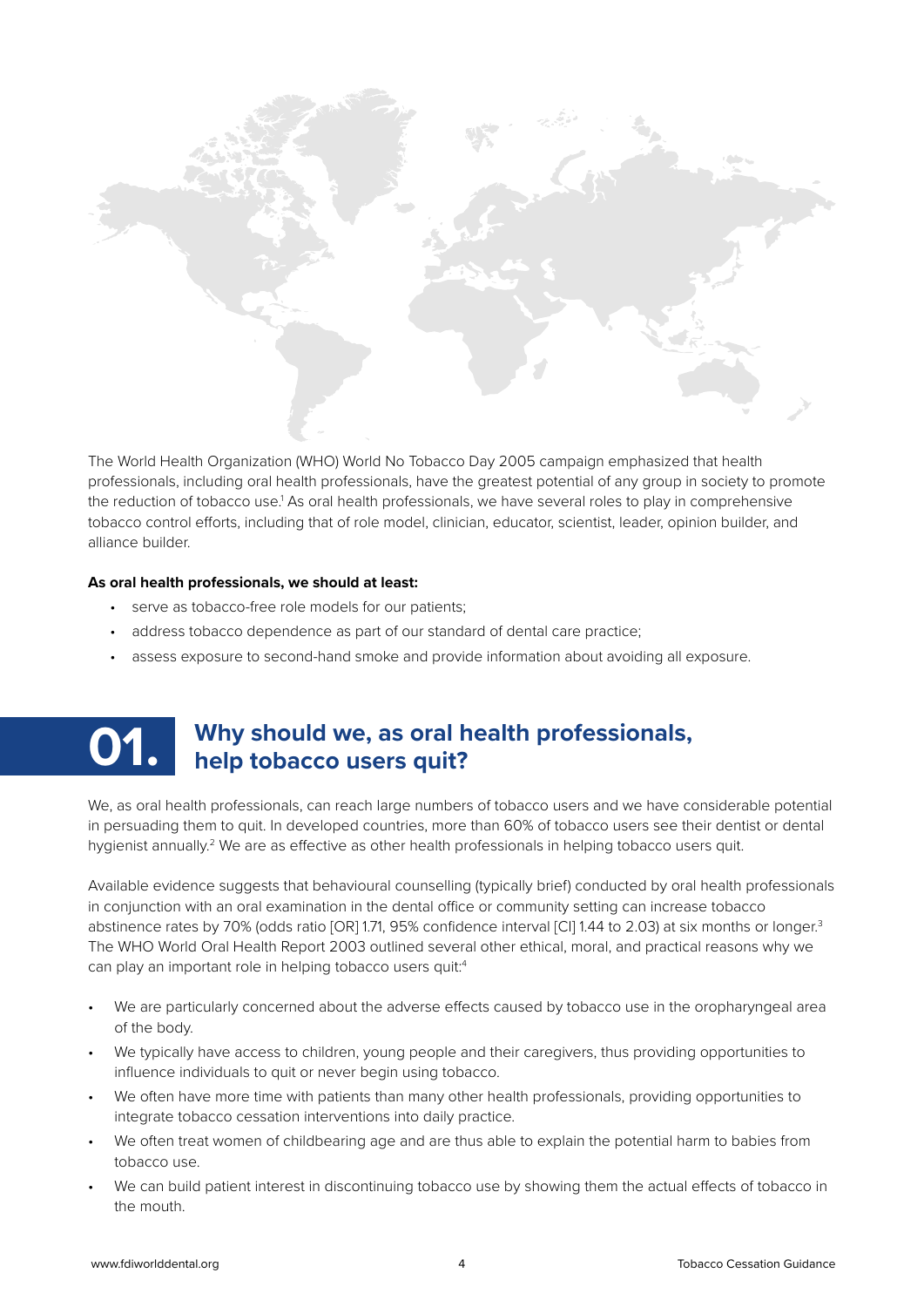

There are a range of effective treatments for tobacco dependence, including advice to stop tobacco use (brief tobacco interventions), more intensive behavioural support to quit (given individually, in a group or by phone), and pharmacological treatments. In line with Article 14 of the WHO Framework Convention on Tobacco Control,<sup>5</sup> we should, at least, deliver brief tobacco interventions as part of our routine services in primary care.

Helping dental patients quit smoking as part of our routine practice takes only three to five minutes and is feasible, effective and efficient. The algorithm below can guide us to deliver three-to-five-minute, brief tobacco interventions to dental patients in primary care by using the **5As** and **5Rs** models (Figure 1).

#### **Figure 1.** Algorithm for delivering brief tobacco interventions



#### **In addition, we should:**

- raise awareness about the dangers of second-hand smoke;
- encourage patients to avoid exposure to second-hand smoke;
- encourage patients to create a smoke-free home for their children.

#### **2.1 The 5As model to help patients prepare to quit**

There are several structured models available to help deliver brief tobacco interventions. The **5As** and **5Rs** are the most widely used delivery models for brief tobacco interventions in primary care. The 5As (Ask, Advise, Assess, Assist, Arrange) summarize all the activities that an oral health professional can do, within three to five minutes in a primary care setting, to help a tobacco user make a quit attempt.<sup>6</sup>

A similar model was also recommended for oral health professionals in the FDI and WHO joint publication *Tobacco or oral health - an advocacy guide for oral health professionals* in 2005.<sup>7</sup>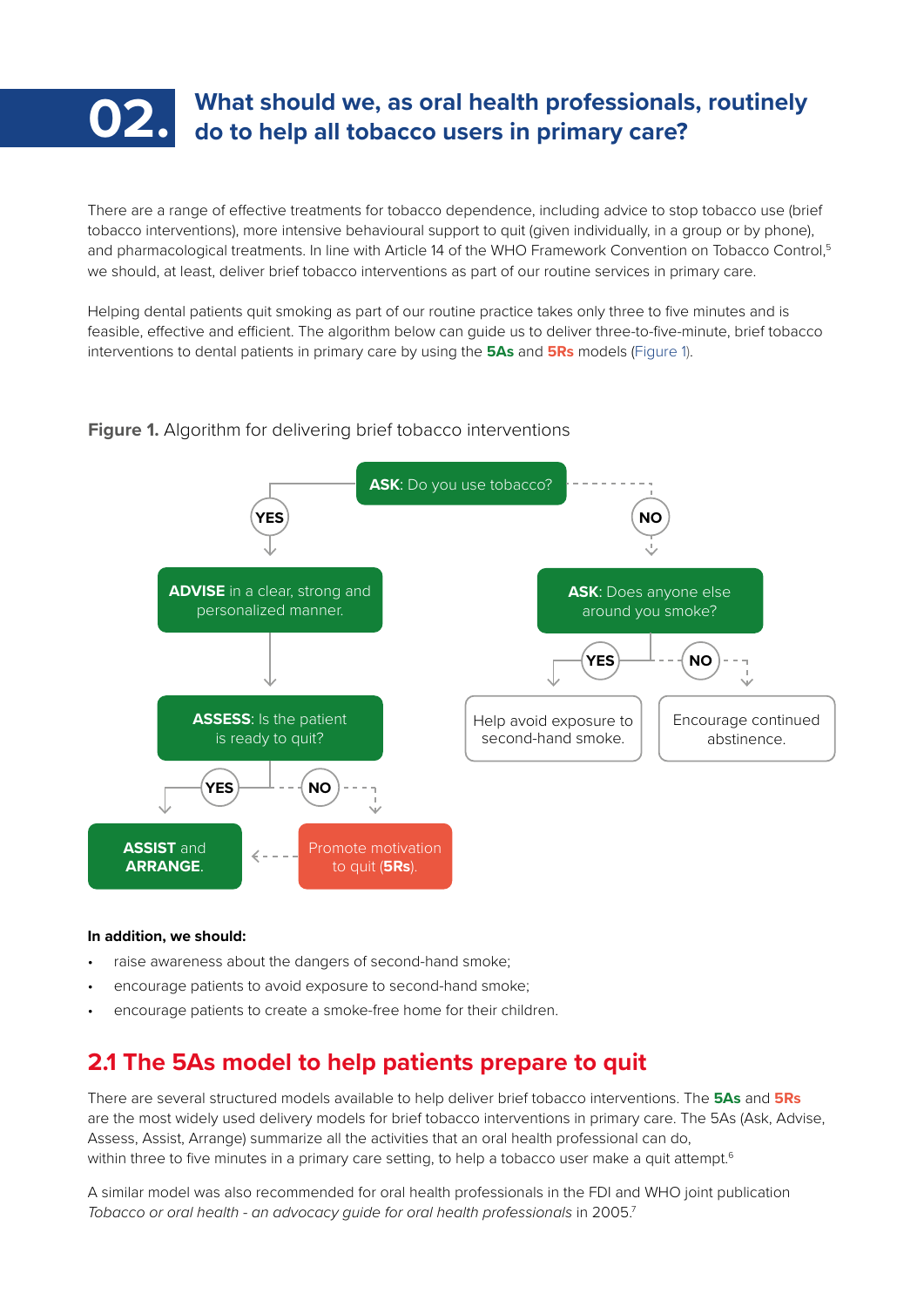

### **Ask**

Systematically identify all tobacco users at every visit.

### **Advise**

Advise all tobacco users that they need to quit.

### **Assess**

Determine readiness to make a quit attempt.

### **Assist**

Assist the patient with a quit plan or provide information on specialist support.

### **Arrange**

Schedule follow-up contacts or a referral to specialist support.

The 5As model can guide us on how to talk about tobacco use and deliver advice to patients who are ready to quit. In the next section are recommended actions and strategies for implementing each of the 5As.<sup>8</sup>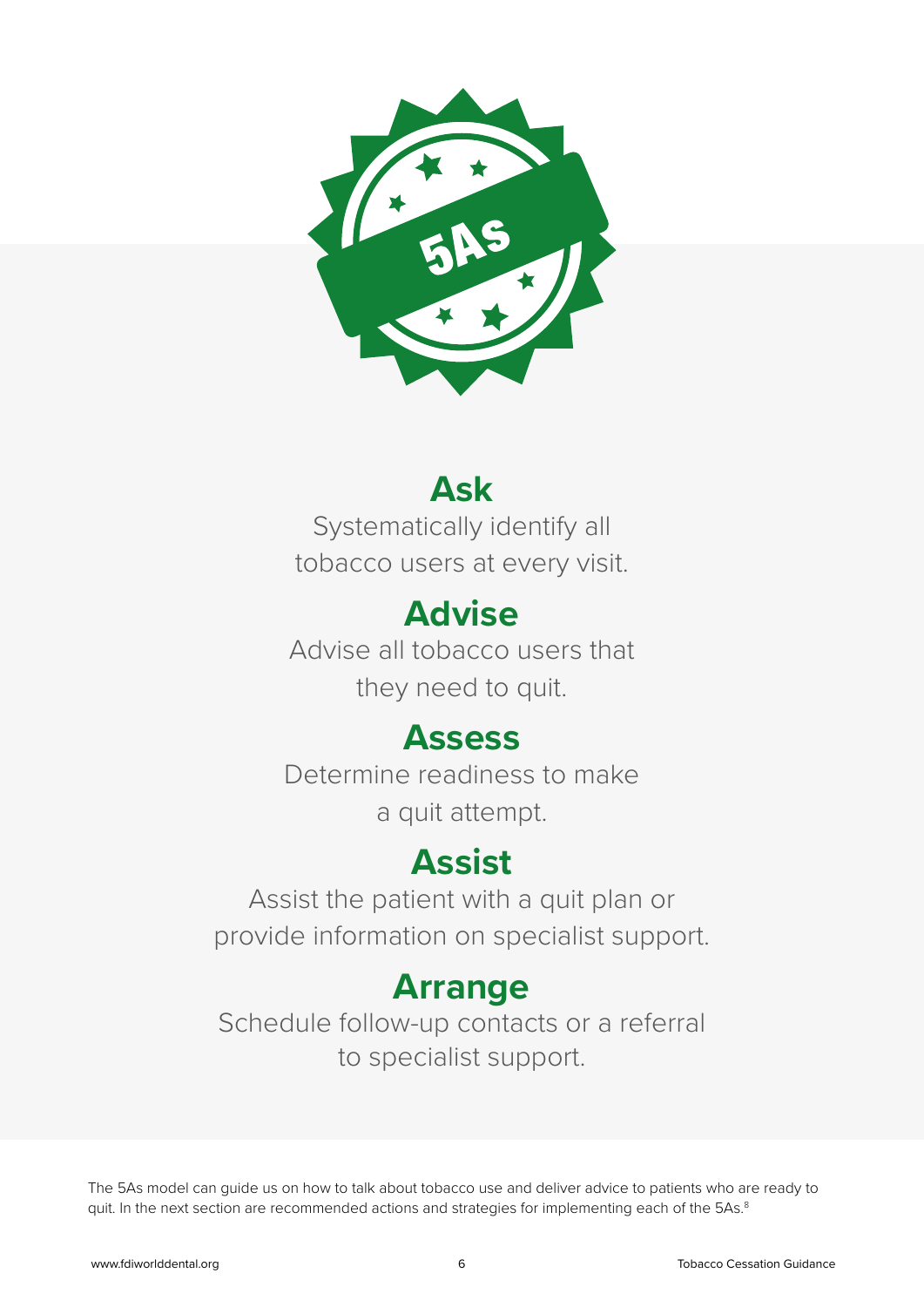## **Ask**

#### Systematically identify all tobacco users at every visit

#### **Action**

- Ask ALL of your patients at every encounter if they use tobacco, and document it.
- Make it part of your routine.

#### **Strategies for Implementation**

Tobacco use should be asked about in a friendly way – not in an accusatory way.

Keep it simple. Some examples may include:

#### **"Do you smoke cigarettes?"**

#### **"Do you use any tobacco products?"**

Tobacco use status should be included in all medical notes. Countries should consider expanding the vital signs to include tobacco use and put tobacco-use status stickers on all patient charts or indicate tobacco-use status via electronic medical records.

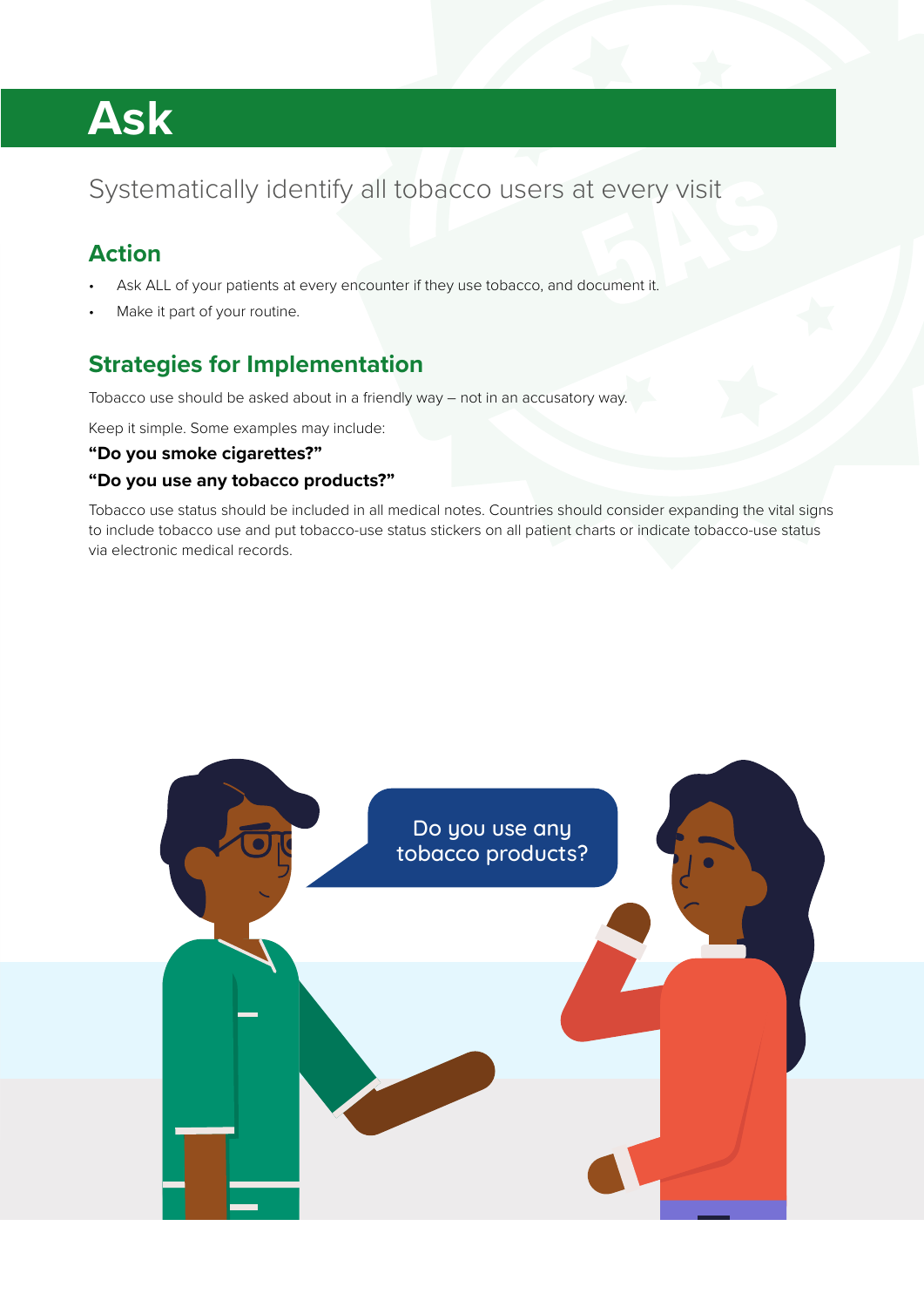## **Advise**

#### Persuade all tobacco users that they need to quit

#### **Action**

Urge every tobacco user to quit in a clear, strong and personalized manner.

#### **Strategies for Implementation**

Advice should be:

**Clear** – "It is important that you quit smoking (or stop using chewing tobacco) now, and I can help you." "Cutting down while you are ill is not enough." "Occasional or light smoking is still dangerous."

**Strong** – "As your dentist, I need you to know that quitting tobacco is a very important step you can take to protect your health now and in the future. I am here to help you."

#### **Personalized** – Tie tobacco use to:

- Demographics: For example, women may be more interested in the effects of smoking on fertility, bad breath, stained teeth and dark lips.
- Health concerns: Asthma sufferers may need to hear about the effect of smoking on respiratory function, while those with periodontal disease may be interested in the effects of smoking on oral health. "Continuing to smoke makes your periodontal disease worse, and quitting may dramatically improve your oral health."
- Social factors: People with young children may be motivated by information on the effects of second-hand smoke, while a person struggling with money may want to consider the financial costs of tobacco use. "Quitting smoking may reduce the number of dental caries your child has."

In some cases, how to tailor advice for a particular patient may not always be obvious. A useful strategy may be to ask the patient - **"What do you not like about being a tobacco user?**"

.yc egnan <sup>r</sup> p

You can build upon the patient's answer to this question with more detailed information on the issue raised.

What do you not like about being a tobacco user?

Well, I don't like how much I spend on tobacco.

Yes, it does build up. Let's work out how much you spend each month. Then we can think about what you could buy instead!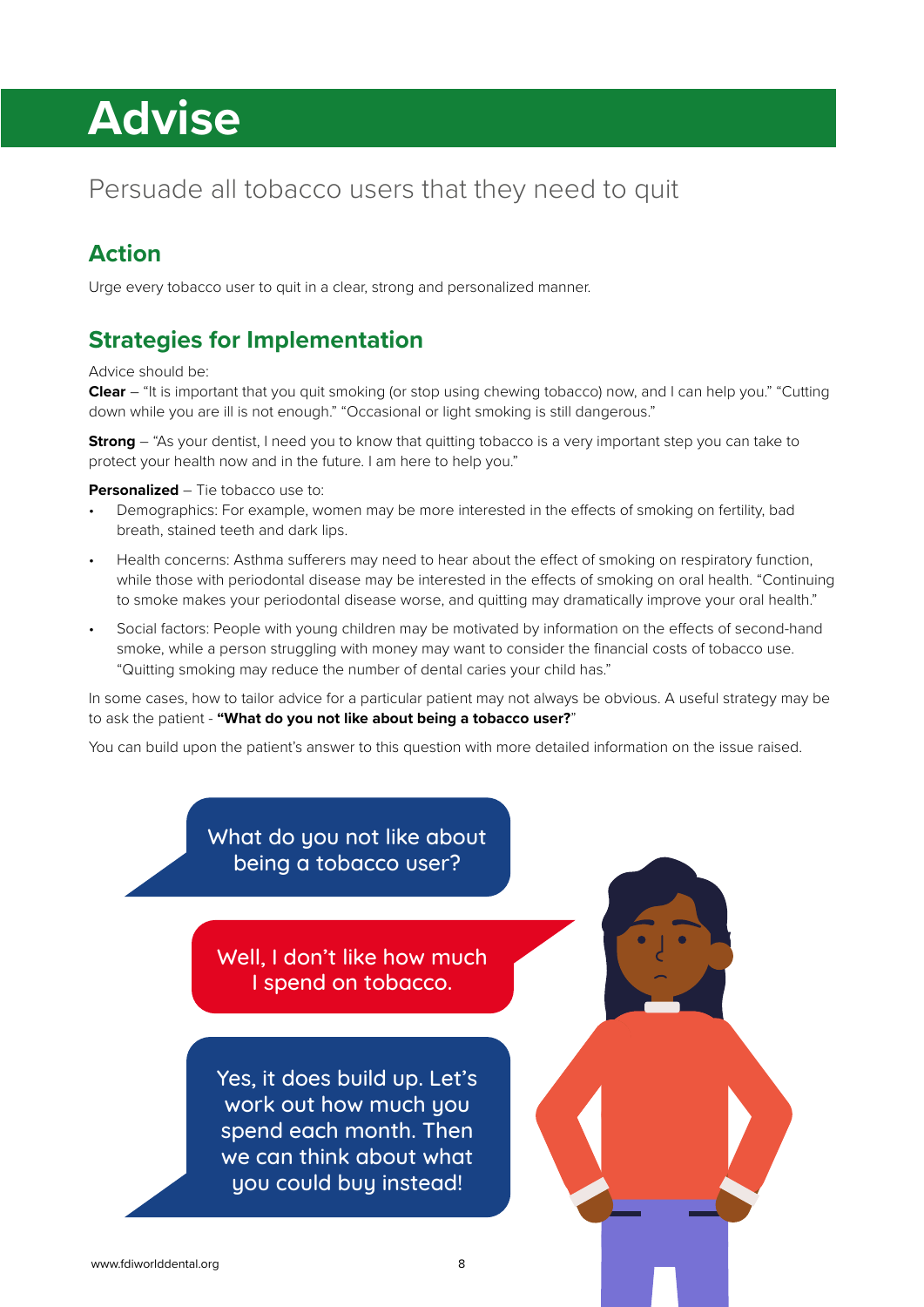## **Assess**

#### Determine readiness to make a quit attempt

#### **Action**

Ask two questions in relation to "importance" and "self-efficacy":

- **1. "Would you like to be a non-tobacco user?"**
- **2. "Do you think you have a chance of quitting successfully?"**

#### **Strategies for Implementation**

Any answer in the shaded area indicates that the tobacco user is NOT ready to quit. In these cases, you should deliver the 5Rs intervention **(see section 2.2)**.

| Would you like to be a non-tobacco user?                 | Yes | <b>Unsure</b> | <b>No</b> |
|----------------------------------------------------------|-----|---------------|-----------|
| Do you think you have a chance of quitting successfully? | Yes | <b>Unsure</b> | <b>No</b> |

If the patient is ready to go ahead with a quit attempt, you can move on to Assist and Arrange steps.

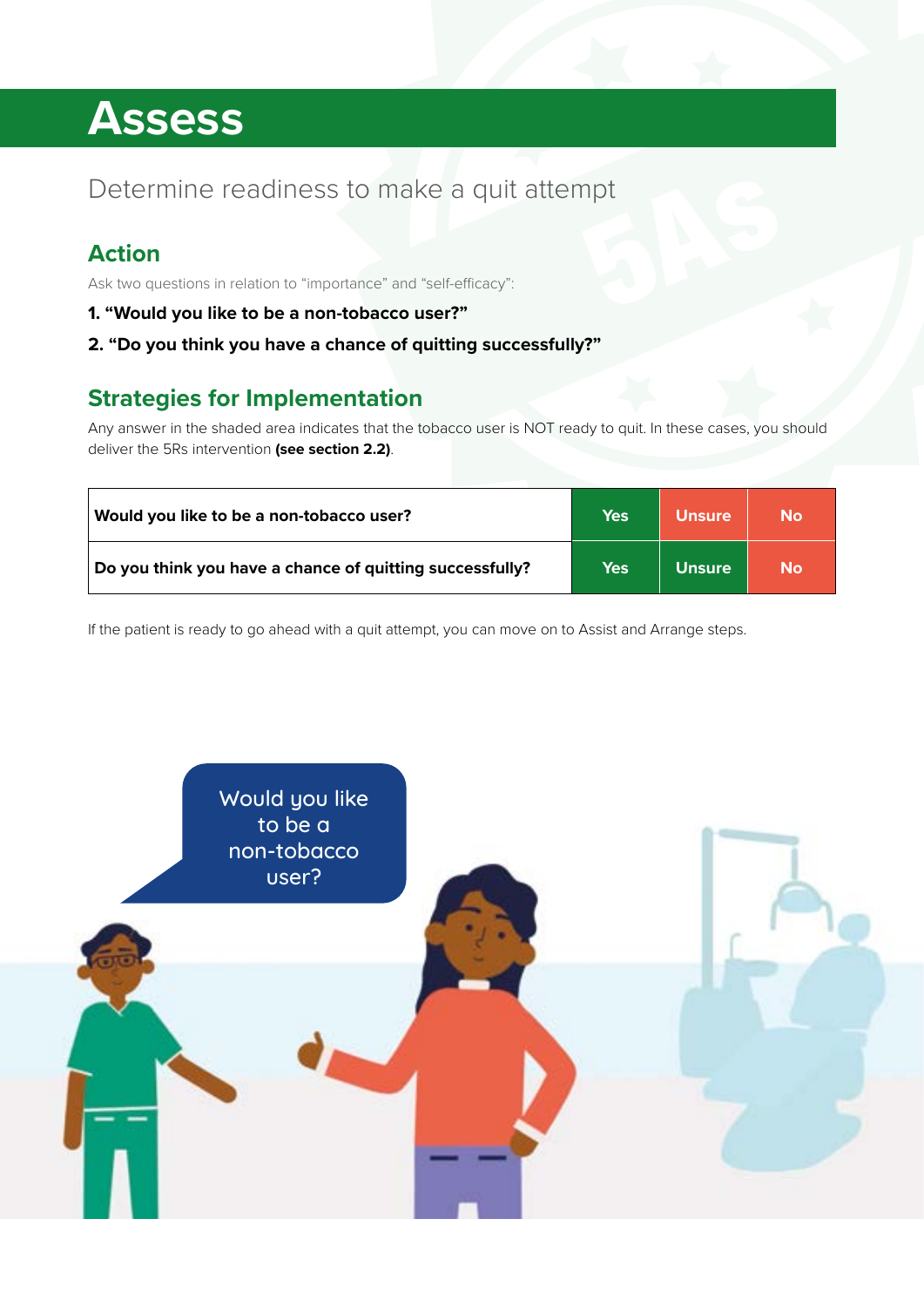## **Assist**

#### Help the patient with a quit plan

#### **Action**

- Help the patient develop a quit plan
- Provide practical counselling
- Provide intra-treatment social support
- Provide supplementary materials, including information on quit lines and other referral resources<br>• Recommend the use of approved medication if needed
- Recommend the use of approved medication if needed  $T_{\text{e}}$ Anticipate challenges  $\mathsf{F}_{\mathsf{P}}$  for all friends, about  $\mathsf{F}_{\mathsf{P}}$ Anticipate challenges  $\frac{1}{2}$  for each comodition, and as Tell family, friends, and coworkers about quitting, and ask for support.

#### **Strategies for Implementation**

Encourage your patient to use the **STAR** method to develop a quit plan:



- Practical counselling should focus on three elements:
	- Help the patient identify challenging situations (events, moods, or activities that increase the risk of smoking or relapse).
	- Help the patient identify and practice cognitive coping skills (such as positive self-talk) and behavioural coping skills (such as deep breathing, drinking water) to address the challenging situations.
	- Provide basic information about tobacco use and quitting.
- Intra-treatment social support includes:
	- encouraging the patient in the quit attempt;
	- communicating caring and concern;
	- encouraging the patient to talk about the quitting process.
- Make sure you have a list of up-to-date and local tobacco cessation services (quit lines, tobacco cessation clinics, mCessation projects and others) on hand whenever a patient inquires.

The support given to the patient needs to be described positively but realistically.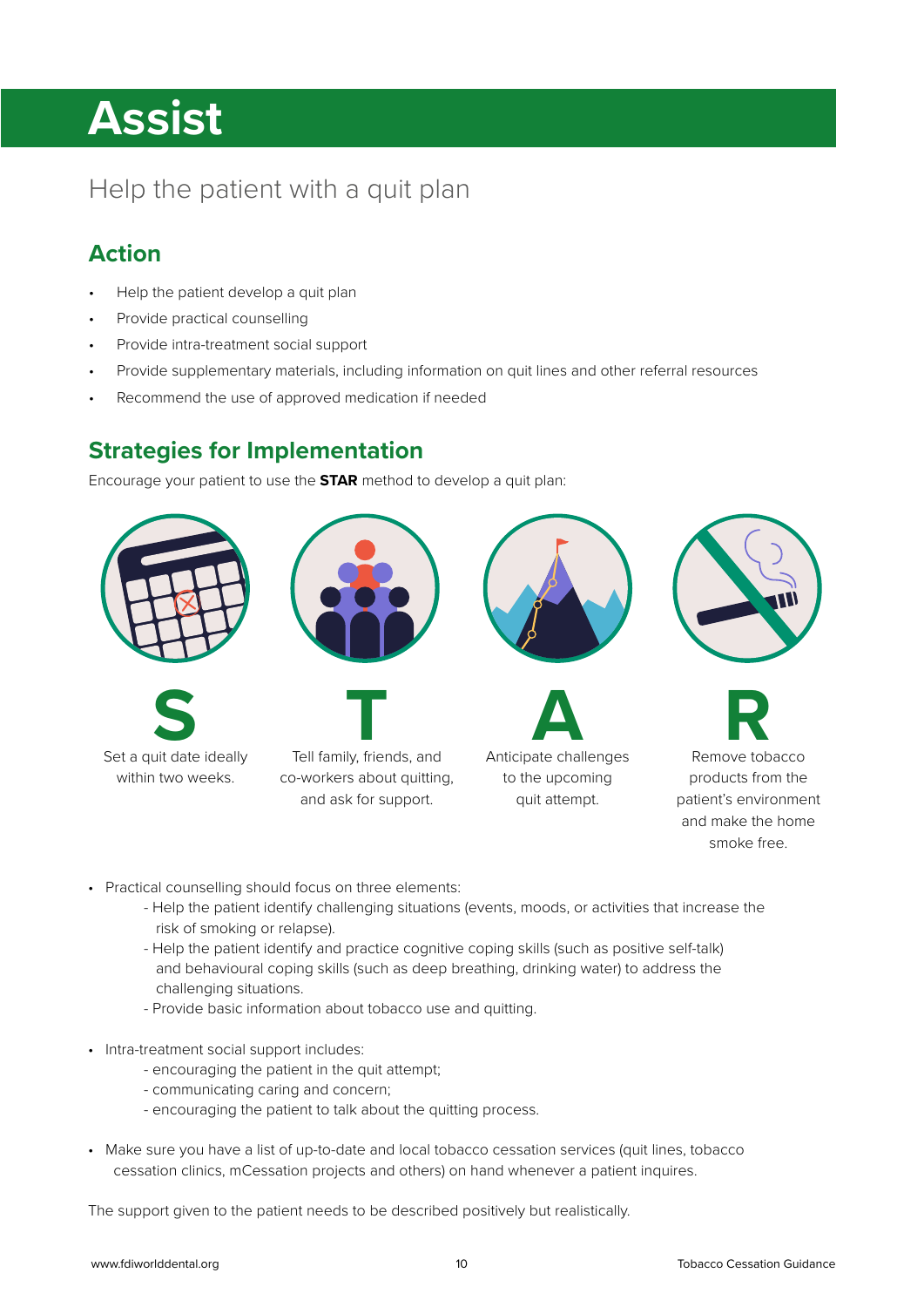## **Arrange**

#### Schedule follow-up contacts or a referral to specialist support

#### **Action**

- Arrange a follow-up contact with your patient either in person or by phone.
- Refer the patient to specialist support if needed.

#### **Strategies for Implementation**

Advice should be:

- **• When:** The first follow-up contact should be arranged during the first week after the quit date. A second follow-up contact is recommended one month after.
- **• How:** Use practical methods such as a phone call, a personal visit, and/or mail/email to follow up. Following up with patients is recommended through a team approach if possible.
- **• What:**
	- **For all patients:**
		- Identify problems already encountered and anticipate challenges.
		- Remind patients of available extra-treatment social support.
		- Assess medication use and problems.
		- Schedule next follow-up contact.

#### **For patients who are abstinent:**

- Congratulate them on their success.

#### **For patients who have used tobacco again:**

- Remind them to view relapse as a learning experience.
- Review circumstances and elicit recommitment.
- Link to more intensive treatment if available.



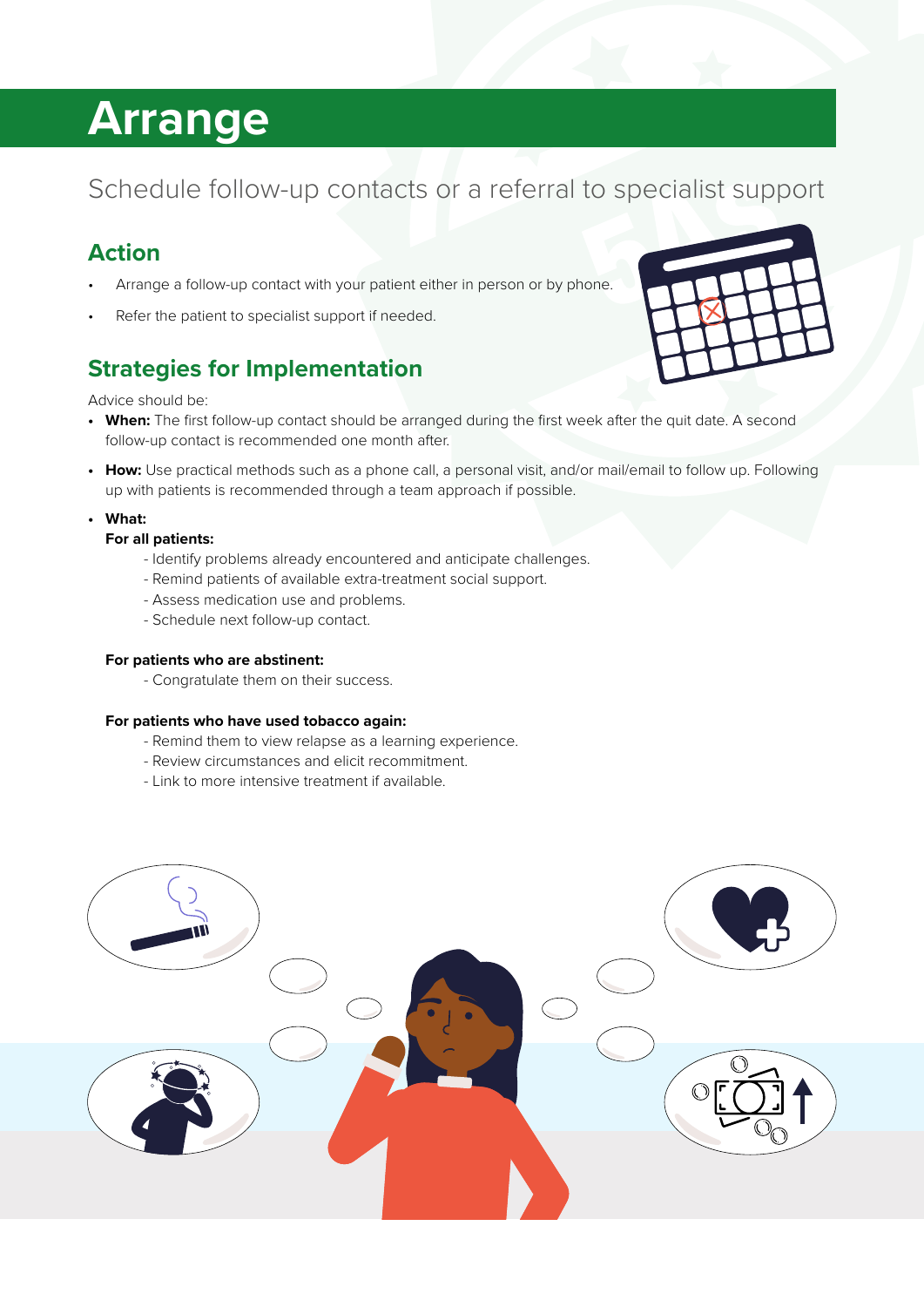#### **2.2 The 5Rs model to increase motivation to quit**

The 5Rs – Relevance, Risks, Rewards, Roadblocks, and Repetition – should be addressed during a motivational counselling intervention to help those who are not ready to quit. Tobacco users may be unwilling to quit because they do not think it is important to them, or they may not feel confident in their ability. Therefore, after asking about tobacco use, advising the tobacco user to quit, and assessing the willingness to make a quit attempt, it is important to provide the 5Rs motivational intervention.<sup>6</sup>



### **Relevance**

How is quitting personally relevant to you?

### **Risks**

What do you know about the risks of tobacco use?

### **Rewards**

What would be the benefits of quitting in that regard?

### **Roadblocks**

What would be difficult about quitting?

### **Repetition**

Repeat assessment of readiness to quit; if the patient is still not ready to quit, repeat the intervention at a later date.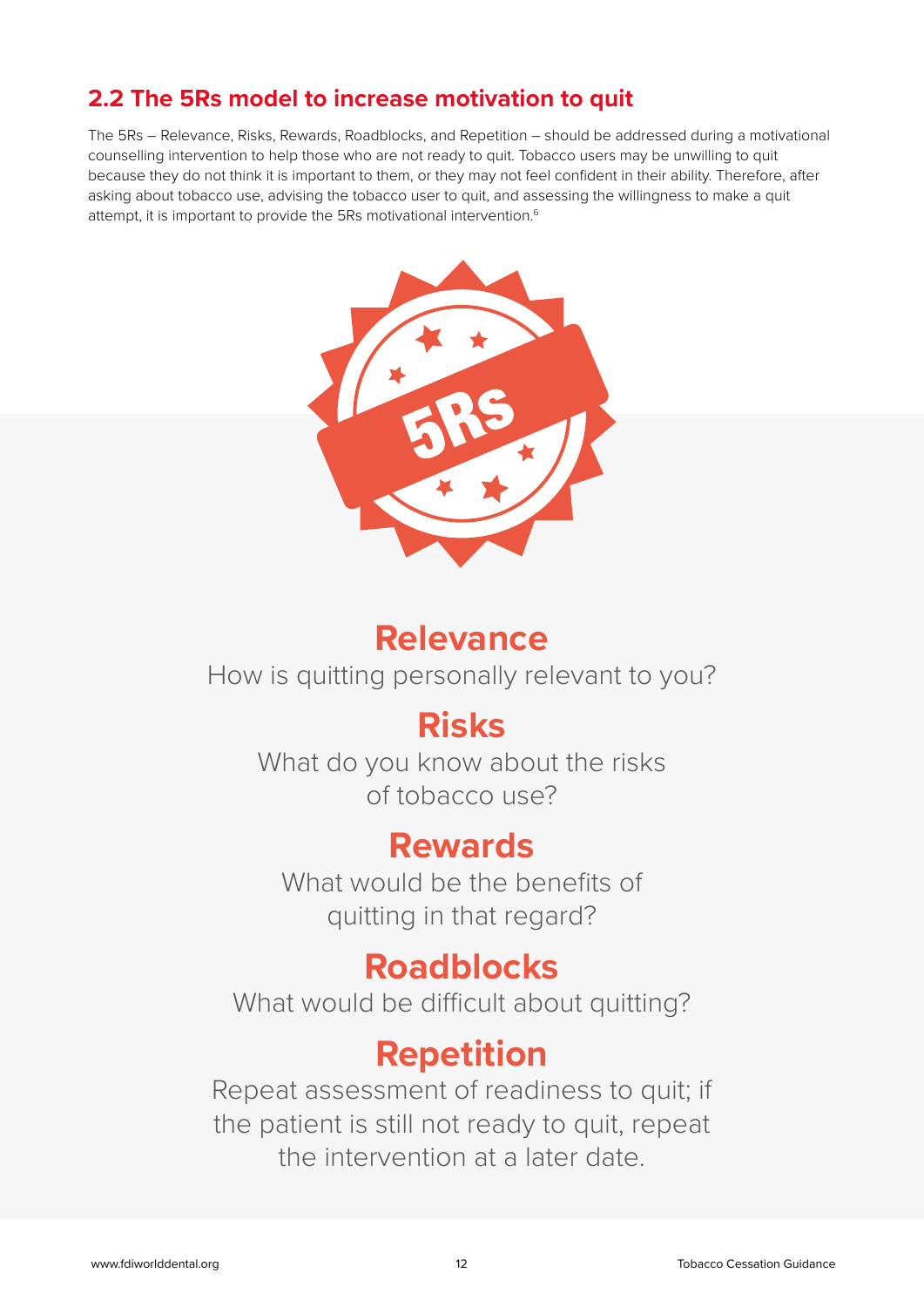If the patient does not want to be a non-tobacco user (might not think that quitting is important), we should focus more time on "Risks" and "Rewards."

If the patient wants to discontinue tobacco use but does not think they can quit successfully (might not feel confident in their ability to quit), more time should be spent on the "Roadblocks."

If the patient is still not ready to quit, we need to end positively with an invitation to return if they change their minds.

The next section summarizes useful strategies to deliver a brief motivational intervention in primary care.<sup>8</sup>

## **Relevance**

#### How is quitting personally relevant to you?

#### **Strategies for Implementation**

Encourage the patient to indicate **how quitting is personally relevant to them as a dental patient.** 

Motivational information has the greatest impact if it is relevant to a patient's disease status (in this case, oral diseases) or risk, family or social situation (such as having children in the home), health concerns, age, sex, and other important patient characteristics, e.g., prior quitting experience, personal barriers to cessation.

> How is quitting How is quitting personally relevant personally relevant to you? to you?

I suppose smoking is bad for my health. I suppose smoking is bad for my health.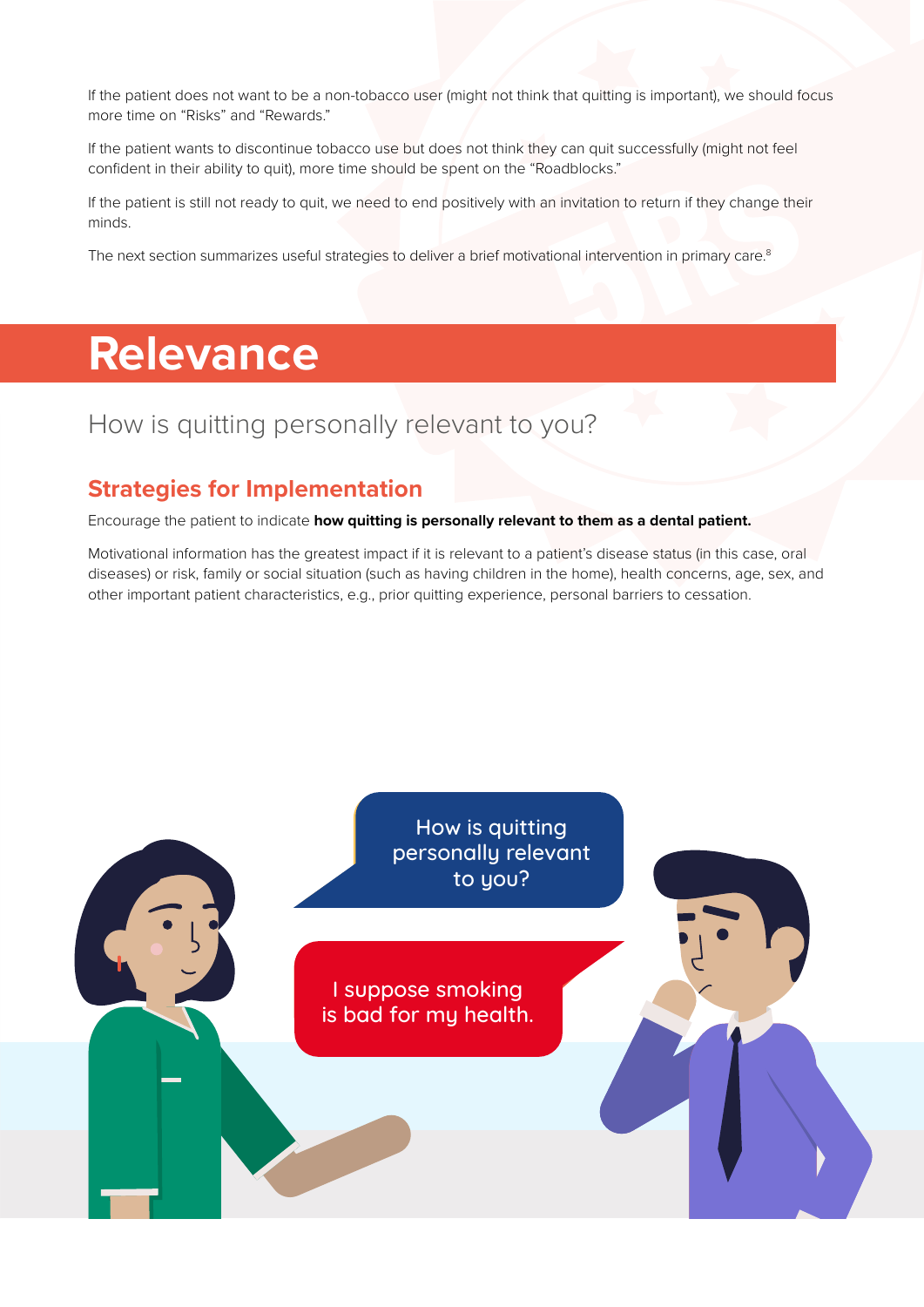## **Risks**

#### What do you know about the risks of tobacco use?

#### **Strategies for Implementation**

Encourage the patient to identify **potential negative consequences of tobacco use that are relevant to their oral health.**

Examples of risks are:

- Short-term risks: oral treatment outcomes.
- Long-term risks: increased risk of periodontal disease recurrence, tooth loss, cancers of the oral cavity and other cancers (larynx, pharynx, esophagus, lung), heart attacks and strokes, chronic obstructive pulmonary diseases, osteoporosis and long-term disability.
- Environmental risks: increased risk of dental caries and melanosis in children.

What do you know about the risks of smoking to your health? What particularly worries you?

I know it could make dental implant treatment less successful. That must be awful.

That's right – the risk of dental implant failure is 2 times higher among smokers.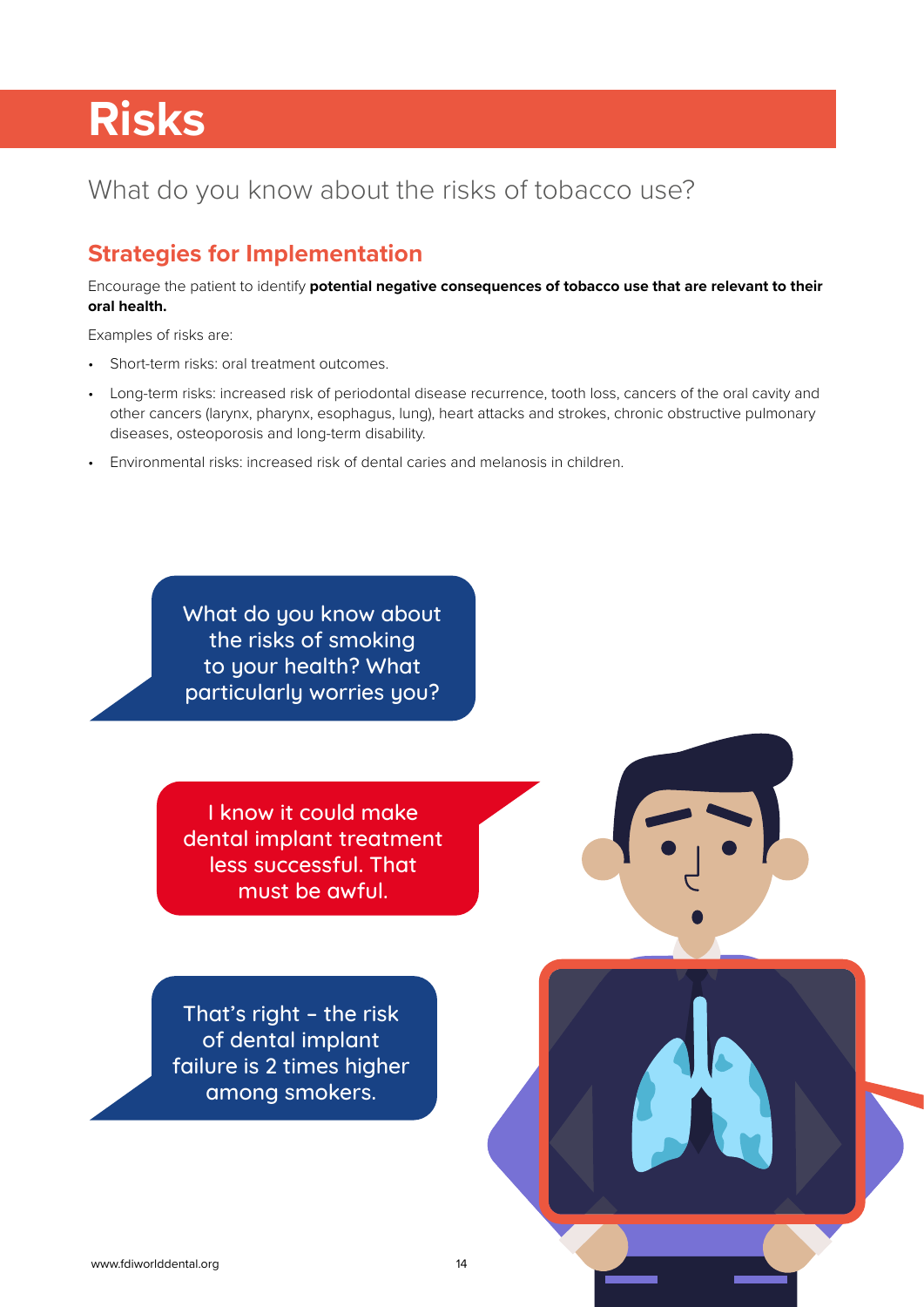### **Rewards**

#### What would be the benefits of quitting in that regard?

#### **Strategies for Implementation**

Ask the patient to identify **potentially relevant benefits of stopping tobacco use**.

Examples of rewards could include:

- improved oral treatment outcomes;
- food will taste better;
- improved sense of smell;
- saving money;
- feeling better about oneself;
- home, car, clothing and breath will smell better;
- setting a good example for children and decreasing the likelihood that they will smoke;
- having healthier babies and children;
- feeling better physically;
- performing better in physical activities.

Do you know how stopping smoking would affect your periodontal treatment outcomes?

I guess my treatment outcome would be more successful if I quit.

Yes, and it will significantly improve your periodontal treatment outcomes. And it's important to quit as soon as possible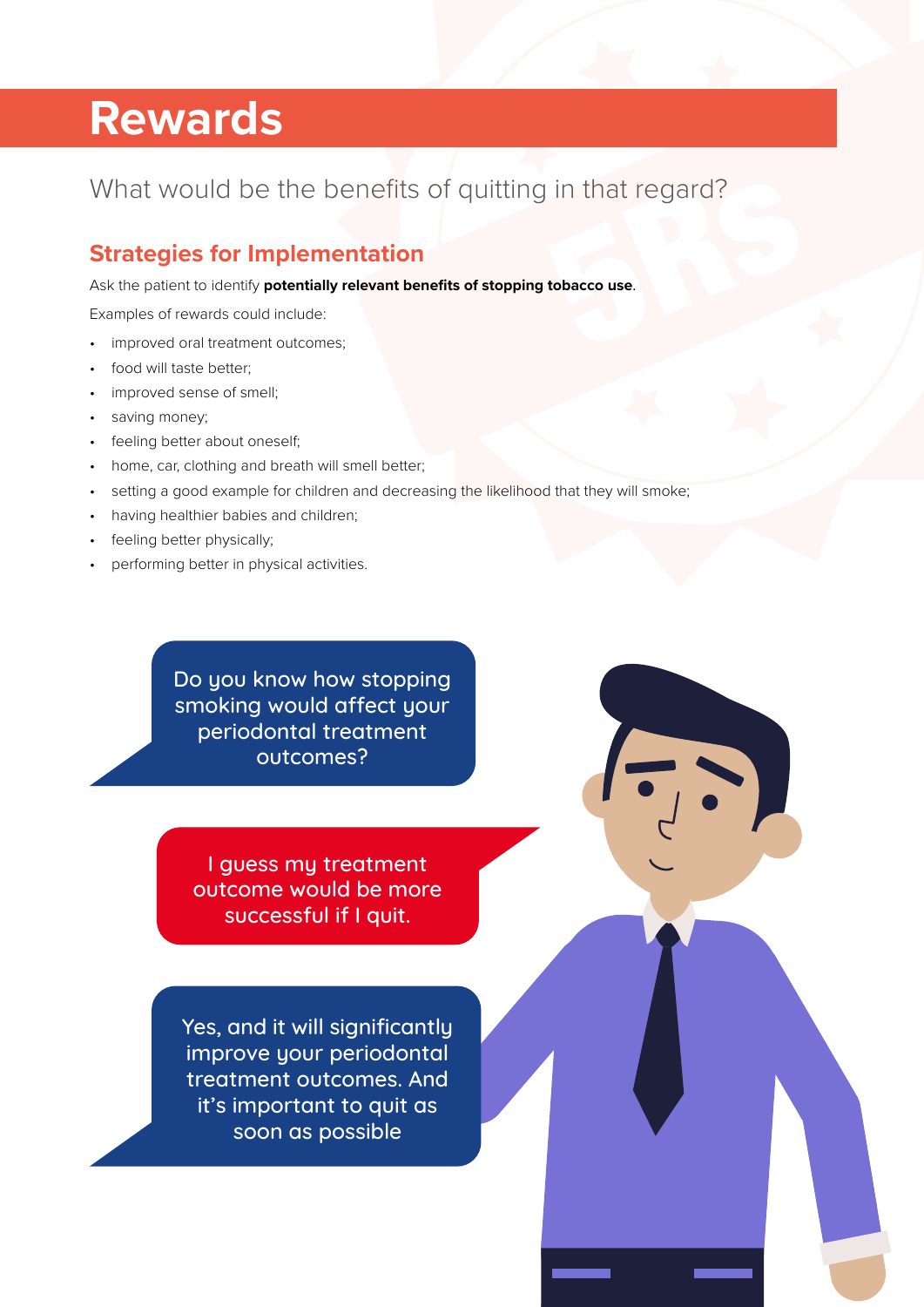## **Roadblocks**

#### What would be difficult about quitting?

#### **Strategies for Implementation**

Ask the patient to identify **barriers or impediments to quitting** and provide treatment (problem-solving counselling, medication) that could address barriers.

Typical barriers might include:

- withdrawal symptoms;
- fear of failure:
- weight gain;
- lack of support;
- depression;
- enjoyment of tobacco;
- being around other tobacco users;
- limited knowledge of effective treatment options.

So what would be difficult about quitting for you?

Cravings – they would be awful!

We can help with that. We can give you nicotine replacement therapy (NRT) that can reduce the cravings.

> Does that really work?

> > You still need willpower, but studies show that NRT can double your chances of quitting successfully.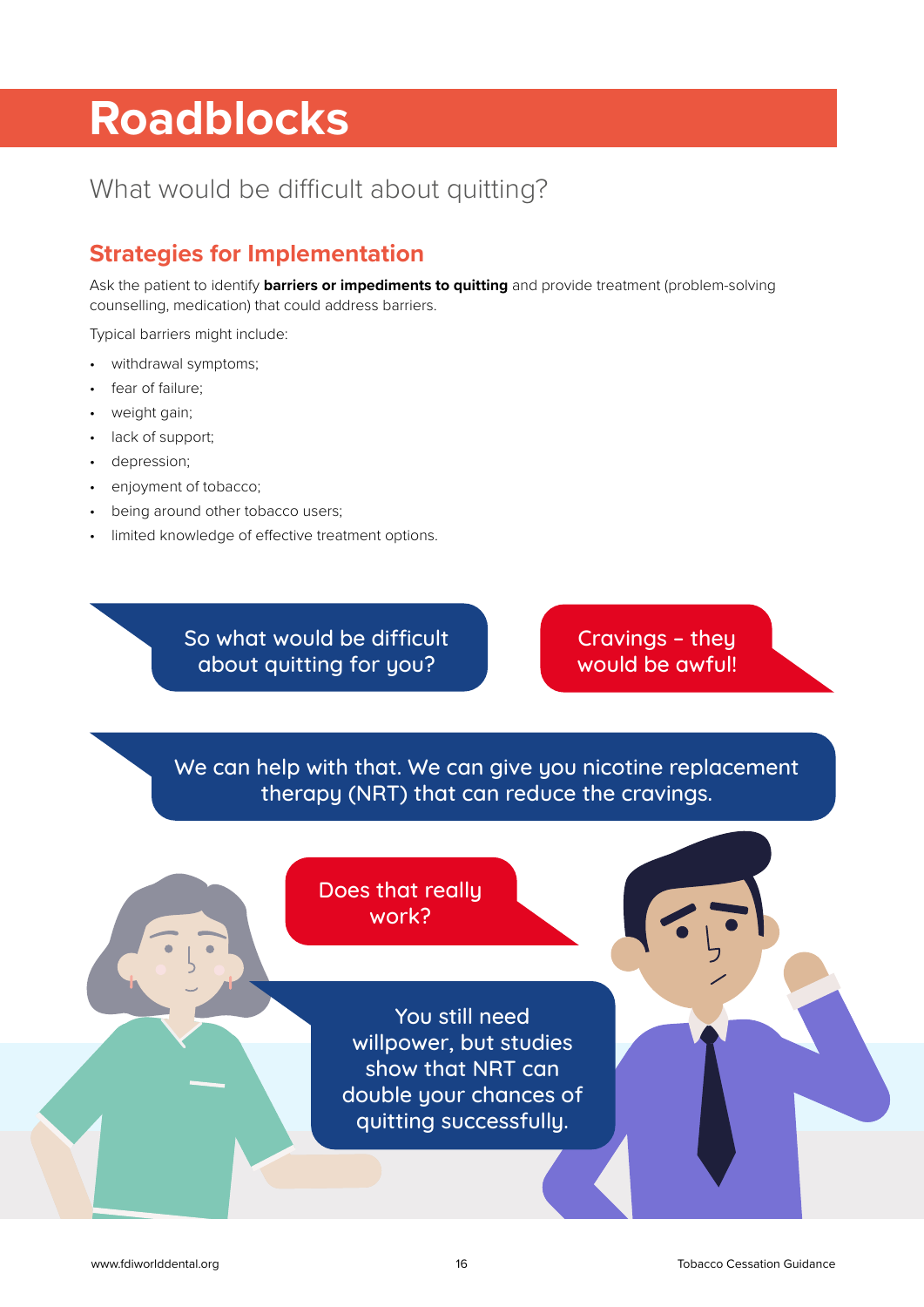## **Repetition**

Repeat assessment of readiness to quit; if the patient is still not ready to quit, repeat the intervention at a later date.

#### **Strategies for Implementation**

The motivational intervention should be repeated every time an unmotivated dental patient visits the clinic setting.



So, now that we've had a chat, let's see if you feel differently. Can you answer these questions again…?



(Go back to the Assess stage of the 5As. If the patient is ready to quit, proceed with the 5As. If the patient is not ready to quit, end the intervention positively by saying, **"This is a difficult process, but I know you can get through it and I am here to help you."**)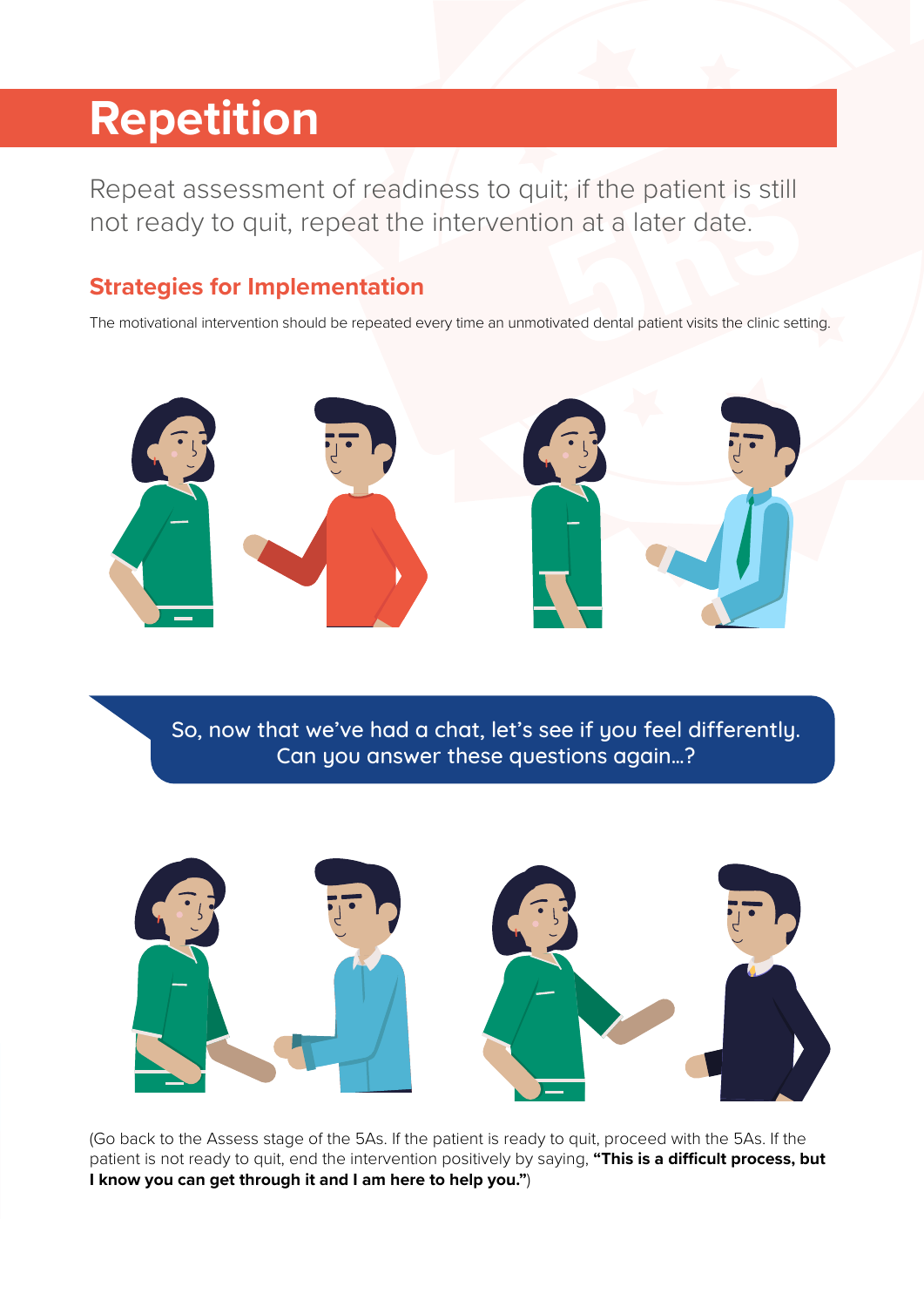

# **What should we, as oral health professionals,<br>| not recommend for tobacco users trying to quit?**

Many communities offer alternative therapies such as e-cigarettes, acupuncture, laser treatment, and other measures. The high popularity and the high level of interest in these alternative therapies among tobacco users underscores the need for us to have clear quidance on them.<sup>9,10</sup>

These alternative therapies aim to help tobacco users quit, but there is no (or not enough) evidence to support that they can improve quit rates and increase quit attempt success. A Cochrane review concluded that there is no bias-free, consistent evidence that acupuncture, acupressure, laser therapy, or electrostimulation are effective interventions for smoking cessation.11 According to the *WHO report on the global tobacco epidemic 2019*, the scientific evidence on e-cigarettes as cessation aids is inconclusive and there is a lack of clarity as to whether these products have any role to play in smoking cessation.12 The *2020 Smoking Cessation: A Report of the Surgeon General* drew a similar conclusion: there is not enough evidence that e-cigarettes help to stop smoking.<sup>13</sup> Therefore, when advising tobacco users to quit, we should not recommend that they use e-cigarettes and other unproven interventions.

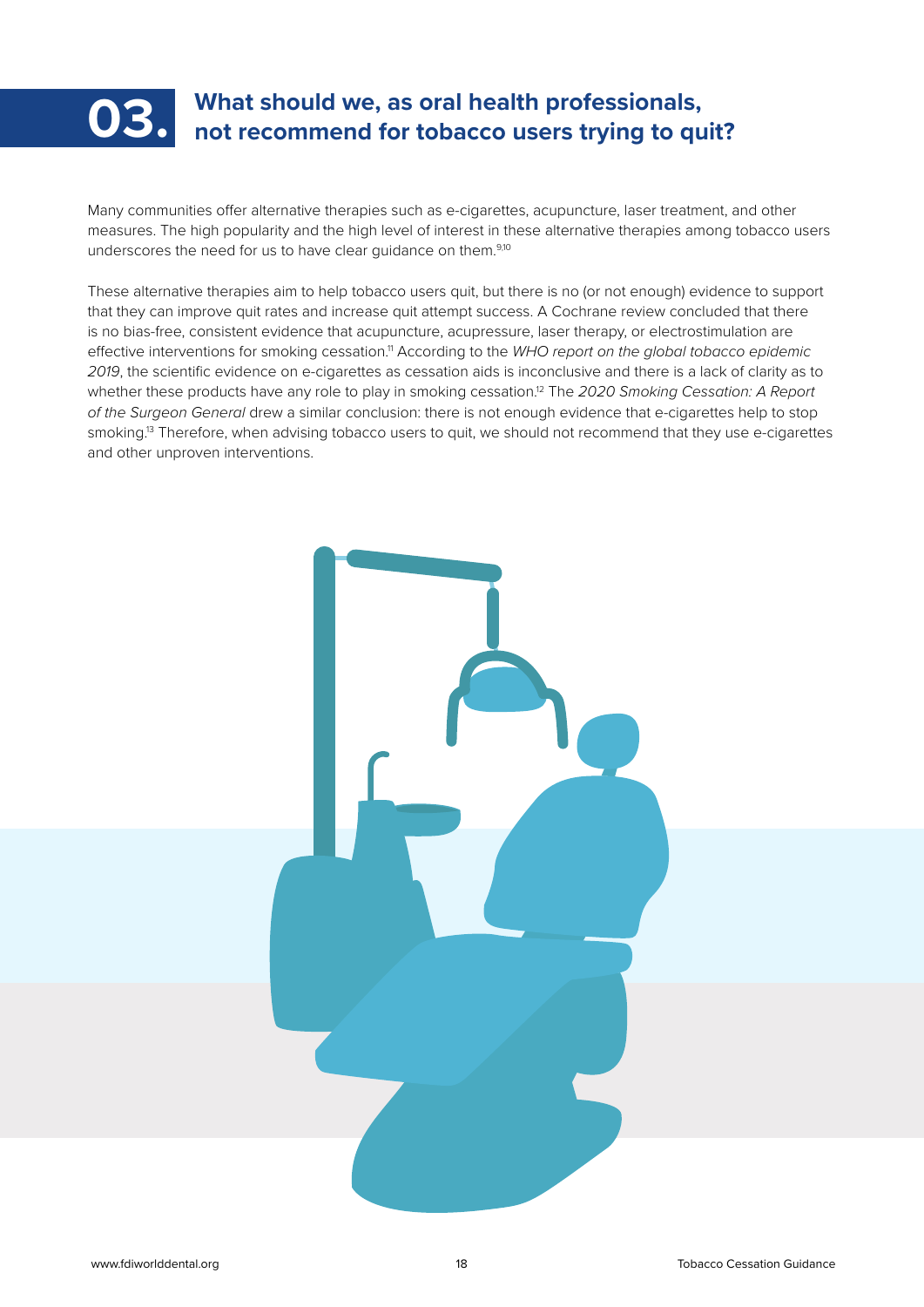#### **References**

- 1. WHO Tobacco Free Initiative. The role of health professionals in tobacco control. WHO. Available from: https://www.who.int/tobacco/resources/publications/wntd/2005/bookletfinal.pdf?ua=1 [accessed 26 June 2020].
- 2. Davis JM, Arnett MR, Loewen J, Romito L, Gordon SC. Tobacco dependence education: A survey of US and Canadian dental schools. J Am Dent Assoc. 2016;147(6):405-12. doi: 10.1016/j.adaj.2015.12.012. Epub 2016 Feb 5
- 3. Carr AB, Ebbert J. Interventions for tobacco cessation in the dental setting. Cochrane Database Syst. Rev. 2012;(6):CD005084. doi: 10.1002/14651858.CD005084.pub3.
- 4. World Health Organization.The World Oral Health Report . WHO. Available from: http://www.who.int/oral\_ health/media/en/orh\_report03\_en.pdf [accessed 26 June 2020].
- 5. World Health Organization. Guidelines for implementation of Article 14 of the WHO FCTC. WHO. Available from: https://www.who.int/fctc/guidelines/adopted/article\_14/en/ [accessed 26 June 2020].
- 6. World Health Organization. WHO monograph on tobacco cessation and oral health integration. WHO. Available from: https://www.who.int/publications/i/item/who-monograph-on-tobacco-cessation-and-oralhealth-integration [accessed 26 June 2020].
- 7. FDI World Dental Federation/ World Health Organization. Tobacco or oral health: an advocacy guide for oral health professionals. FDI / WHO. Available from: https://www.fdiworlddental.org/resource/tobacco-or-oralhealth-advocacy-guide-oral-health-professionals [accessed 26 June 2020].
- 8. World Health Organization. Toolkit for oral health professionals to deliver brief tobacco interventions in primary care. WHO. Available from: https://apps.who.int/iris/bitstream/handle/10665/255628/9789241512510 eng.pdf?sequence=1 [accessed 26 June 2020].
- 9. Sood A, Ebbert JO, Sood R, Stevens SR. Complementary Treatments for Tobacco Cessation: A Survey, Nicotine Tob Res. 2006; 8(6):767–771, Available from: doi.org/10.1080/14622200601004109
- 10. Lazuras L, Muzi M, Grano C, Lucidi F. E-cigarettes as smoking cessation aids: A survey among practitioners in Italy. J Public Health Int. 2016;61(2):243–248. doi: 10.1007/s00038-015-0772-x.
- 11. White AR, Rampes H, Liu JP, Stead LF, Campbell J. Acupuncture and related interventions for smoking cessation. Cochrane Database Syst. Rev. 2014;2014(1). doi:10.1002/14651858.CD000009.pub4
- 12. World Health Organization. WHO Report on the Global Tobacco Epidemic, 2019. WHO. Licence: CC BY-NC-SA 3.0 IGO. Available from https://www.who.int/teams/health-promotion/tobacco-control/who-report-on-theglobal-tobacco-epidemic-2019 [accessed 26 June 2020].
- 13. U.S. Department of Health and Human Services. Smoking Cessation. A Report of the Surgeon General. U.S. Department of Health and Human Services. Available from https://pubmed.ncbi.nlm.nih.gov/32255575/ [accessed 26 June 2020].

#### **Recognition**

Content developed by the Tobacco Cessation Task Team (D. Fu, H.Ogawa, I. Ben Yahya, E. Kateeb).